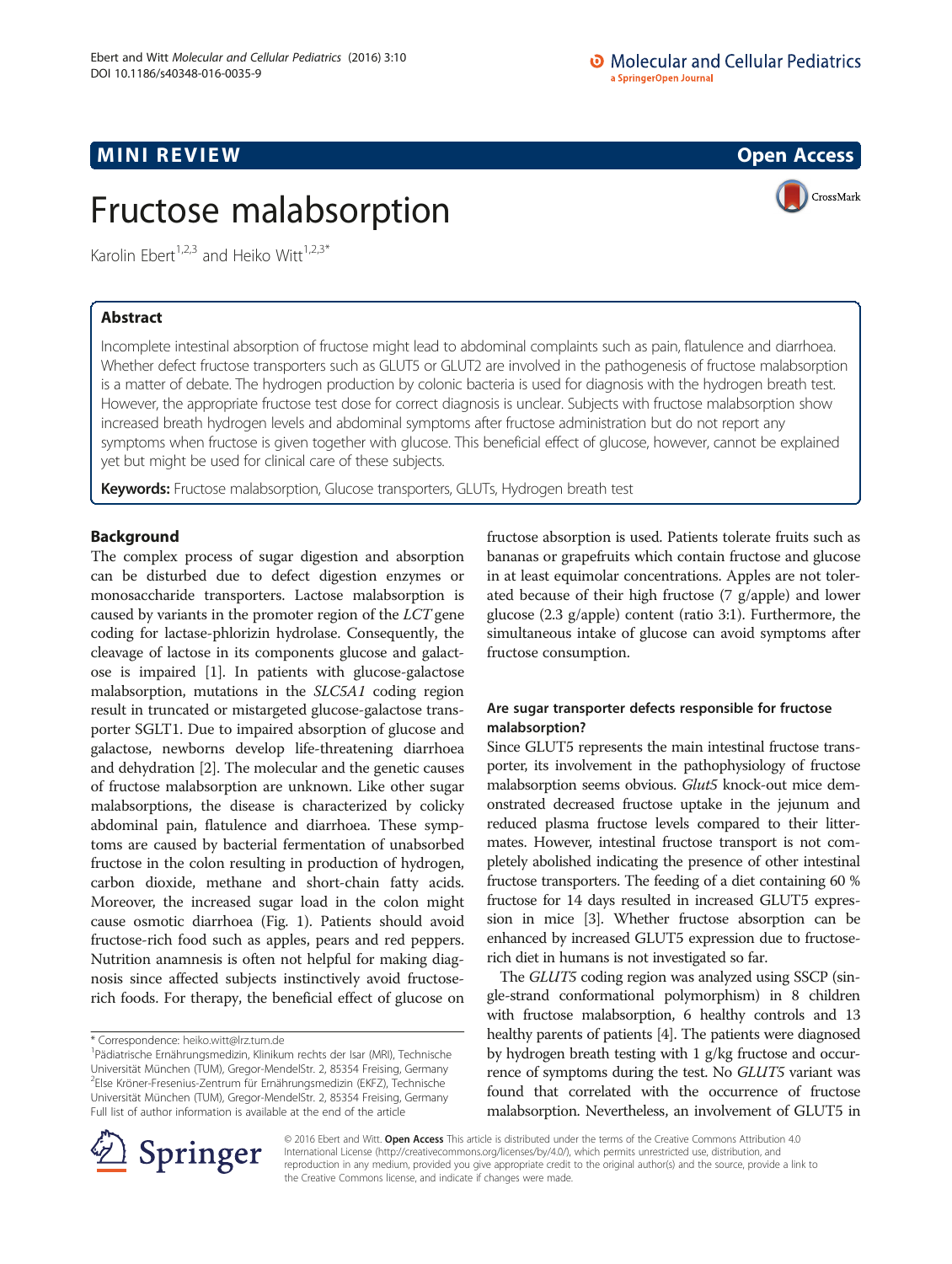<span id="page-1-0"></span>

the pathophysiology of fructose malabsorption cannot be excluded since this cohort was quite small, the age of patients was very young (ranging from 8 months to 5 years, median 2.75 years) and half of the patients showed positive sucrose breath test questioning the diagnosis of isolated fructose malabsorption [\[4](#page-4-0)]. Moreover, SSCP analysis has a

low sensitivity compared to DNA sequencing, and noncoding regions were not investigated in this study.

Other fructose transporters such as GLUT2 or SGLT4 are also present in the small intestine and might play a pathogenic role in this condition (Fig. 2) [\[5](#page-4-0)–[7\]](#page-4-0). GLUT2 is expressed in the basolateral membrane but the

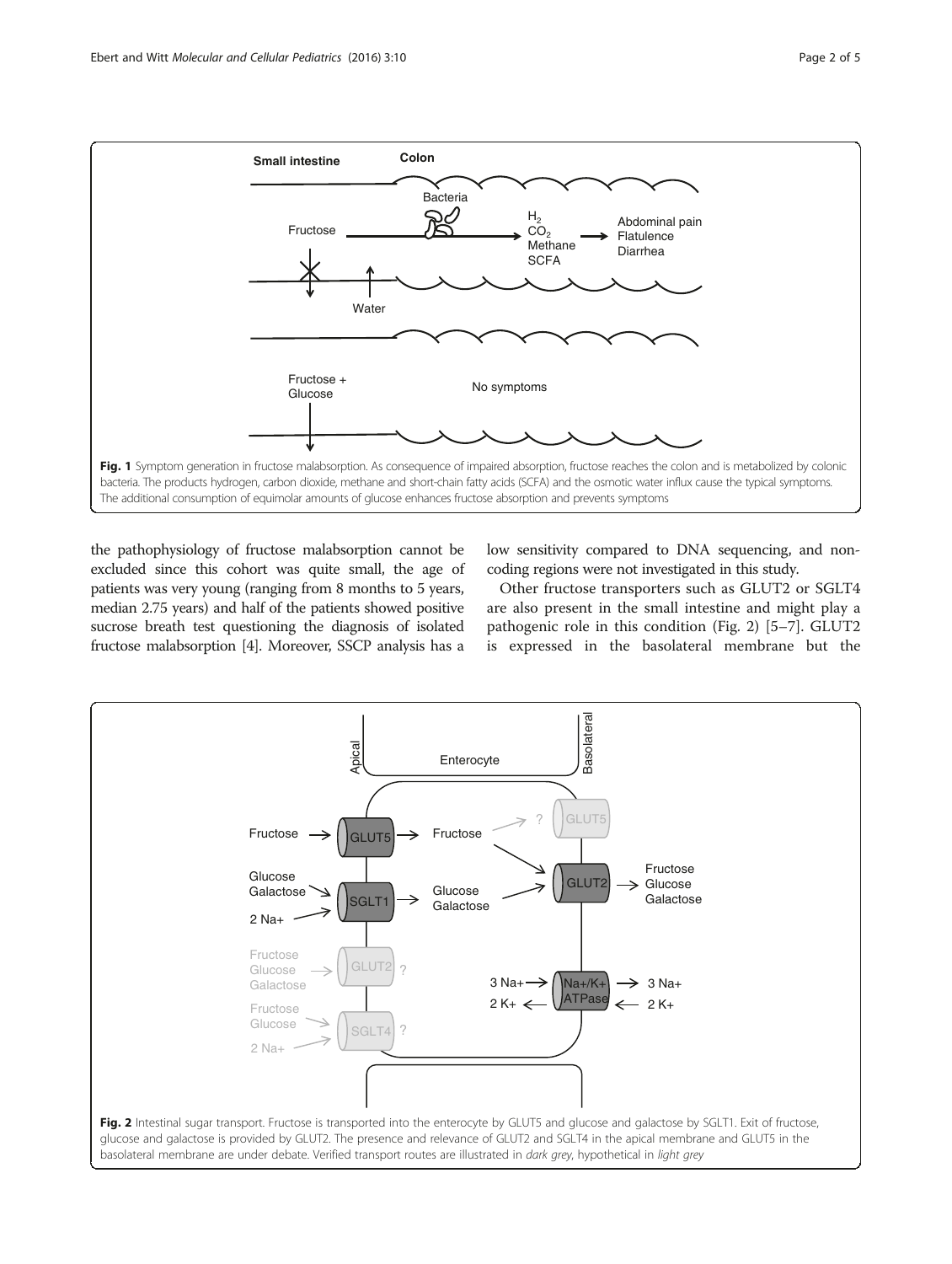presence in the apical membrane is questionable [\[8](#page-4-0), [9](#page-4-0)]. If GLUT2 is responsible for the exit of fructose only, an important role for fructose malabsorption is unlikely. GLUT2 mutations are associated to Fanconi-Bickel syndrome, an autosomal recessive inherited disorder characterized by hepatorenal glycogen accumulation, renal tubular dysfunction and glucose/galactose intolerance. However, no disturbed fructose absorption has been reported in this disease [[10\]](#page-4-0).

The hypothesis that intestinal GLUT5 or GLUT2 expression is reduced in fructose malabsorption was tested by Wilder-Smith et al. in 11 adults with fructose malabsorption (positive breath test after ingestion of 35 g fructose in combination with abdominal symptoms) and 15 control subjects. The messenger RNA (mRNA) content and protein expression of GLUT5 and GLUT2 was similar in both groups [\[11](#page-4-0)].

Unlike GLUT5 and GLUT2, SGLT4 provides Na -dependent secondary active transport of glucose and possibly fructose. Fructose transport by SGLT4 was not directly shown but an inhibition of glucose uptake by fructose was demonstrated. So far, the expression of SGLT4 in the apical membrane and its role for intestinal fructose absorption has not been investigated [\[6](#page-4-0)].

#### Is the hydrogen breath test appropriate for diagnosis?

Fructose malabsorption is usually diagnosed by hydrogen breath test (HBT). Since the absorption capacity for fructose is limited in healthy people also, the appropriate fructose dose for this test is under discussion. After ingestion of 50 g fructose, 58 % of 102 subjects demonstrated incomplete absorption with a rise in breath hydrogen over the arbitrarily defined threshold level of 20 ppm. In these subjects, 25 % reported abdominal symptoms during the test period. Twenty-one persons with a positive breath test after ingestion of 50 g fructose repeated the procedure with 25 g fructose. With this lower dose, only 11 % showed incomplete absorption. Moreover, of the 11 % who had abdominal symptoms, only one person showed an elevated breath hydrogen level [\[12](#page-4-0)]. Rao and co-workers conducted a double-blind study with 20 healthy subjects: all subjects exhibited negative HBT with 15 g fructose. Two subjects (10 %) showed incomplete absorption with a dose of 25 g fructose but did not report symptoms. After administration of 50 g fructose, 80 % of subjects showed breath hydrogen rise over baseline and 55 % demonstrated abdominal symptoms [\[13](#page-4-0)]. When 31 children received 2 g fructose per kg bodyweight (max. 50 g), 71 % showed positive breath test and 13 % had abdominal symptoms [[14\]](#page-4-0). As shown by these and other studies, a dose of 50 g (corresponds to approximately seven medium-sized apples) in adults or 2 g/kg in children exceeds in the majority the intestinal absorption capacity whereas the administration of ≤25 g fructose in adults or ≤1 g/kg in children is thought to be appropriate for diagnosis of fructose malabsorption. Until the reason for fructose malabsorption is unclear, it is hardly possible to define the right dose for HBT and to discriminate between normal and abnormal. Therefore, it is difficult to estimate the prevalence in the general population. A detailed review about hydrogen breath testing in fructose malabsorption was published by Jones et al. [[15\]](#page-4-0).

#### Age dependence of fructose absorption

There is evidence that the prevalence of fructose malabsorption correlates with the age. After administration of 1 g/kg fructose, 16 out of 23 children aged 1–3 years showed elevated peak hydrogen excretion, whereas only 7 out of 26 older children (4–6 years) demonstrated increased breath hydrogen levels. Furthermore, peak hydrogen was higher in the younger age group [\[16\]](#page-4-0). A clear correlation between age and HBT (0.5 g/kg, max. 10 g fructose) was found in a study population of 1093 children and adults, where fructose absorption capacity was rising up to the age of 10 years. From the age of 10 to 79, no differences were observed regarding absorption capacity [\[17\]](#page-4-0). On the contrary, the prevalence of lactose intolerance is low in infants and rises with the age. In pediatric populations from Finland and Somalia, the lactase activity decreased mainly between 5 and 10 years of age [[18](#page-4-0)].

#### The beneficial effect of glucose

The simultaneous ingestion of glucose can improve fructose absorption and prevent symptoms. In 1984, it was described that children showed increased breath hydrogen excretion after administration of 2 g/kg (max. 50 g) fructose but not after ingestion of fructose together with equimolar amounts of glucose or galactose. Only the three children with the highest breath hydrogen peaks demonstrated abdominal symptoms [[14\]](#page-4-0). This effect was confirmed by Rumessen et al. in 10 healthy adults. An elevated breath hydrogen excretion after ingestion of 50 g fructose was observed in 7 out of 10 people. In contrast, breath hydrogen peaks were normal after simultaneous ingestion of equimolar amounts glucose [[19\]](#page-4-0). Patients with fructose malabsorption can additionally consume glucose if they want to eat fructose-rich food to avoid symptoms. The reason for this absorption enhancing effect is under discussion. Fructose could be passively absorbed due to glucosestimulated water absorption. The observation that this beneficial effect was not only mediated by sugars but also by amino acids such as alanine supports this hypothesis [[20](#page-4-0)]. However, fructose transport was not enhanced after ingestion of fructose and urate in equal amounts [\[14](#page-4-0)]. Another explanation is the presence of a glucose dependent fructose co-transport system [\[19](#page-4-0)]. An involvement of the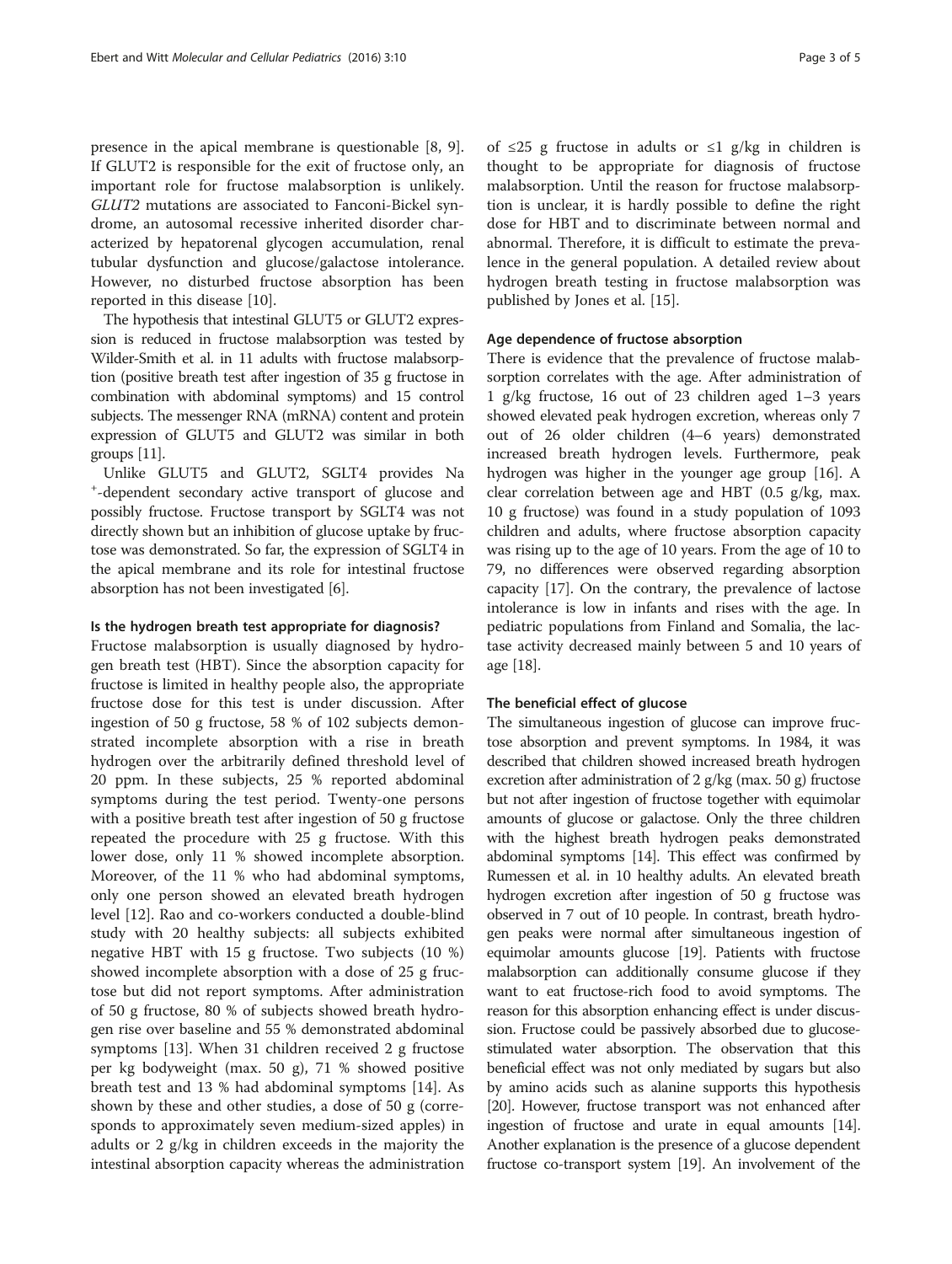fructose and glucose transporter GLUT2 has been proposed because trafficking of GLUT2 to the apical membrane after glucose load was observed in rats [\[8\]](#page-4-0). In contrast, no evidence for GLUT2 presence in the apical brush-border membrane in response to glucose was shown by Röder et al. indicating the involvement of other transporters [\[9\]](#page-4-0). In a cohort of six healthy subjects, it was observed that glucose and galactose can prolongate gastric emptying [\[21\]](#page-4-0). Possibly, the delayed arrival of fructose in the small intestine due to delayed gastric emptying could explain the increased fructose absorption by simultaneous glucose administration. Moreover, an enhancing effect of glucose and lipids on sorbitol absorption was demonstrated which might be explained by similar mechanisms [\[22\]](#page-4-0).

### Fructose malabsorption as cause for recurrent abdominal pain

Gijsbers et al. conducted a double-blinded placebocontrolled (DBPC) trial in children with recurrent abdominal pain. First, 121 children performed a HBT with 2 g/kg fructose (max. 50 g). From those children who were positive (65 %), 49 were set on a fructose elimination diet. Sixty-five percent of them reported absence of symptoms during the diet but only 13 out of 31 children (41 %) responded to an open provocation with fructose. Finally, all 8 children which demonstrated symptoms after provocation, showed no symptoms after double-blinded placebocontrolled re-provocation. In summary, none of the children demonstrated positive hydrogen breath test together with the absence of symptoms during elimination and symptoms during the DBPC trial. An explanation why the children showed positive hydrogen breath test after fructose ingestion but no symptoms during DBPC with fructose could be the different dose. During the breath test, a maximum of 50 g fructose  $(2 \text{ g/kg})$  was given whereas in the DBPC trial, 25 g was consumed over the whole day. However, factors such as the gut microbiota, transit time and diet composition might also cause varying fructose tolerance [\[23\]](#page-4-0). As mentioned above, 2 g/kg fructose cannot be completely absorbed in the majority of children. Therefore, the dose is too high to discriminate between fructose absorption and malabsorption. Since the elimination and provocation was conducted at home, it is possible that children did not strictly follow the elimination and provocation guidelines leading to inconsistent results. Nevertheless, fructose malabsorption was most likely not the prominent factor for abdominal pain in this cohort.

#### Dietary fructose restriction in IBS

High-fructose consumption can trigger symptoms in patients with irritable bowel syndrome (IBS). With a dose of 25 g fructose, 22 % (20/90) of IBS patients showed positive hydrogen breath test. Amongst fructose malabsorbers, 35 % had abdominal symptoms during the test whereas 26 % of the fructose absorbers demonstrated symptoms [[24](#page-4-0)]. With the same fructose dose,  $10\%$  (2/20) of healthy adults demonstrated elevated breath hydrogen without any symptoms [\[13\]](#page-4-0). Fructose intake is restricted within the low FODMAP (fermentable oligo-, di- and monosaccharides and polyols) diet often recommended for IBS patients. In a cohort of 90 IBS patients, symptoms improved during this diet. Moreover, the occurrence of fructose malabsorption was associated with improvement of symptoms [[25](#page-4-0)]. A further study in 67 IBS patients showed symptom amelioration after standard IBS diet and low FODMAP diet without significant differences between the two diets [[26\]](#page-4-0). However, potential undesirable side-effects of long-term restricted diets should be taken into account.

#### Conclusion

The pathophysiology of fructose malabsorption remains unclear. If there are genetic or epigenetic variations in intestinal fructose transporters such as GLUT5, GLUT2 or SGLT4 needs to be elucidated. Genetic variants within the GLUT5 coding regions are unlikely but not excluded as reason for impaired fructose absorption. There are first hints that GLUT5 and GLUT2 expression is not lower in affected subjects. Probably, there are different mechanisms leading to this condition. To elucidate the underlying mechanism, genetic analysis in well-defined cases and controls should be performed either by candidate gene approach or complete genome sequencing. Because the absorption capacity for fructose is highly individual, it is difficult to determine the right dose for HBT. There is agreement that 50 g fructose in adults or 2 g/kg fructose in children exceed the absorption capacity of the majority. A dose of  $\leq$ 25 g in adults or  $\leq$ 1 g/kg in children seems to be appropriate. The variance of breath test results at different times of the day and the reproducibility should be assessed. It remains unclear why increased gas production in the intestine during HBT does not necessarily cause abdominal symptoms. Possible, the intestinal sensitivity and pain perception is highly individual. Whether fructose malabsorption is more common in IBS patients needs to be verified. However, restriction of fructose and other fermentable saccharides can be helpful in therapy. To clarify the absorption enhancing effect of glucose, it is important to understand the mechanisms of intestinal sugar transport and to gain insights into possible interactions of sugar transporters. To address this question, future studies should verify the assumption that different amino acids also promote fructose absorption.

#### Abbreviations

DBPC: double-blinded placebo-controlled; GLUT: glucose transporter; HBT: hydrogen breath test; SSCP: single-strand conformational polymorphism.